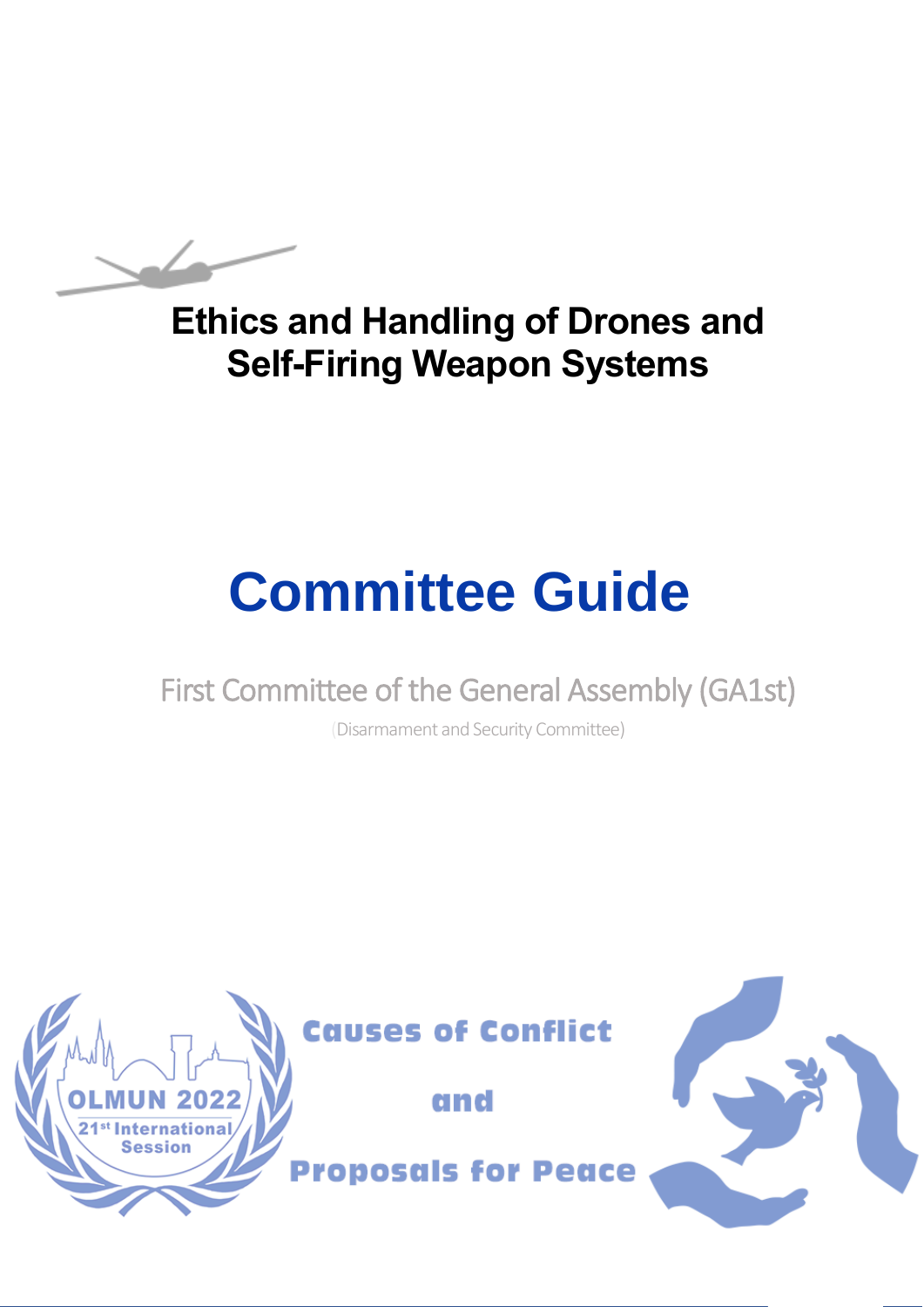# Table Of Content

| 12.  | PERSONAL INTRODUCTIONS:                            | 0 |
|------|----------------------------------------------------|---|
| 2.   | <b>HOW TO USE THIS GUIDE:</b>                      |   |
| B.   | <b>COMMITTEE INTRODUCTION:</b>                     |   |
| 4.   | <b>IMPORTANT DEFINITIONS:</b>                      |   |
| 4.1. | <b>Drones:</b>                                     |   |
| 4.2. | <b>Self-Firing Weapon System:</b>                  |   |
| 4.3. | <b>Ethics:</b>                                     |   |
| 4.4. | Arms control:                                      |   |
| 4.5. | Disarmament:                                       |   |
| 4.6. | Distinction between drones and autonomous systems: | 2 |
| 5.   | <b>INTRODUCING THE TOPIC</b>                       |   |
| 6.   | <b>HISTORY:</b>                                    | з |
| 7.   | <b>CURRENT SITUATIONS AND AGREEMENTS</b>           | 5 |
| 8.   | ARMED DRONES IN INTERNATIONAL HUMANITARIAN LAW:    | 5 |
| þ.   | <b>GUIDING QUESTIONS</b>                           | 6 |
| 10.  | <b>FINAL WORDS</b>                                 | 6 |

1

11. [FURTHER RESEARCH 7](#page-9-0)

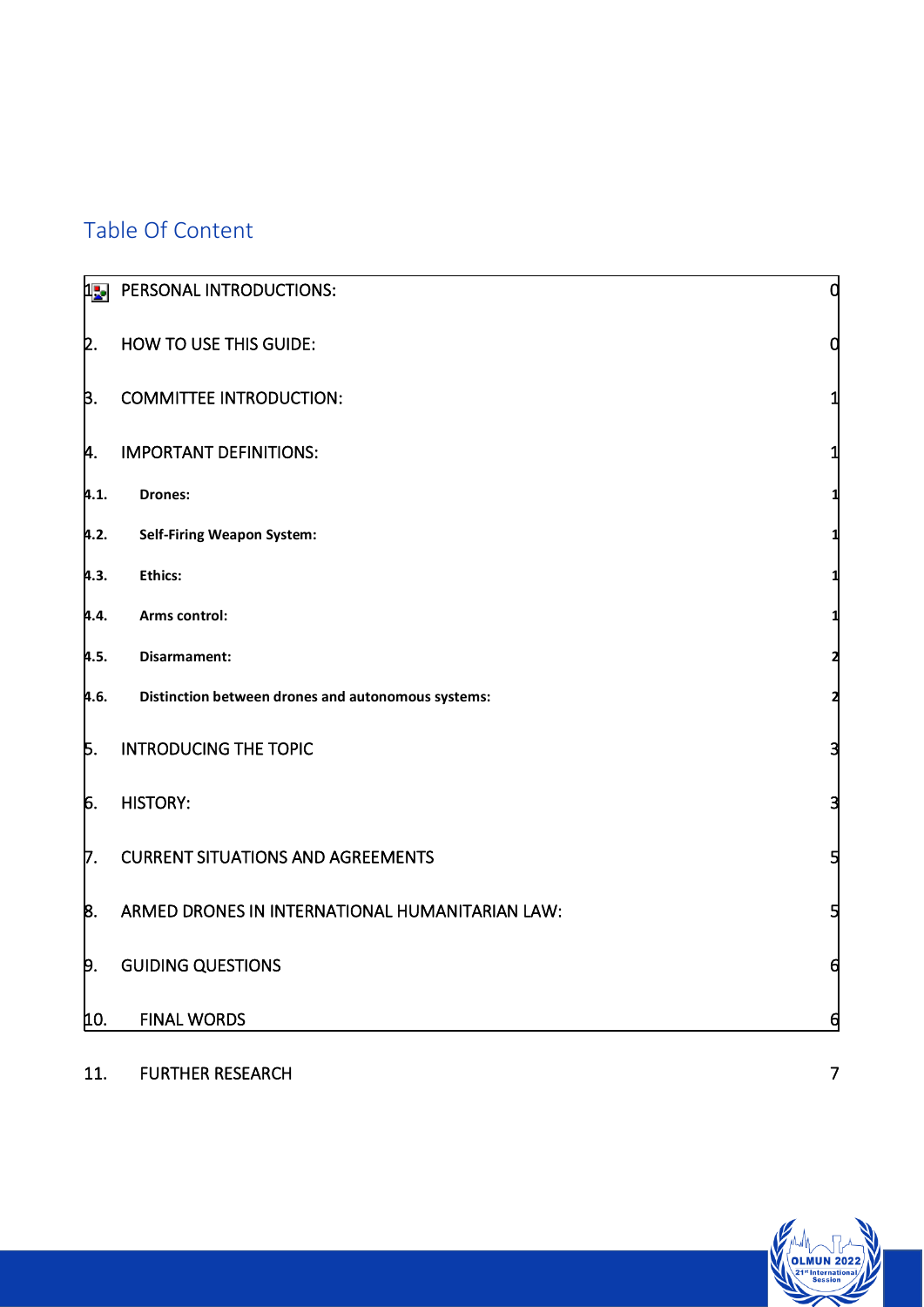# <span id="page-2-0"></span>1. Personal introductions:

Hi, my name is Keara. I am 19 years old and from Oldenburg. I am a student at the Cäcilienschule Oldenburg and currently finishing my final exams so I will start studying at university in September. My MUN journey started at the OLMUN 2019 as a delegate. Since then, I have participated in several MUNs all over Germany. For me, gaining new experiences and getting to know other people from around the world is one of the main aspects of a MUN, besides having fun. I decided that I would really like to chair at OLMUN again, just like last year. I am very excited to be participating as a Chair for the second time at OLMUN 2022 and I look forward to many interesting debates. I wish you all the best for your preparation for the conference and I'm looking forward to seeing you in June.

I am Arik, 19-year-old student at the Cäcilienschule Oldenburg. Like Keara I have my finals in April and May and afterwards I am probably going to study business informatics. I am very much into macroeconomics, but also drumming, gaming and calisthenics. I actually don't have a lot MUN experience since this will be my second MUN. Last year I participated at OLMUN as a delegate and really enjoyed it. However, this year I would like to see OLMUN from a different perspective, which is why I applied for a chair position. I am definitely looking forward to seeing you all in person. We will surely have interesting and valuable debates on the topic.

Hi, my name is Juliana Rashid and I recently turned 19. Currently I attend 12th grade at Graf-Anton-Günther-School. Last year I took part at the OLMUN (the ASEAN committee) as a delegate like Airk. It was a lot of fun to participate in political discussions. So, I am sure that you too will enjoy discussing with each other this year. I have experience of committee involvement: For example, I am part of the team of the study of the Federal Ministry for the Environment and the Federal Environment Agency. I hope to use my previous experience for chairing at the OLMUN, so that I can also contribute to a successful discussion. I am pleased to meet all of you and of course to be able to conduct a successful political discussion with you.

## <span id="page-2-1"></span>2. How to use this guide:

This Committee Guide will serve as an introduction to the topic. Accordingly, it is not meant to be used as an all-inclusive analysis for research, but rather the groundwork for your own analysis and research. Try to find other information about your country's past, present, cultural factors, political structure, you name it...

Another important thing to remember is that your opinion might not be similar to your country's opinion. For the sake of the debates, it is necessary that you stick to your country's policy. Each delegate is requested to submit a policy statement and a draft resolution prior to the conference **(May 31st, 2022),** which reflect your research on the topic. Please take note of the rules of procedure.

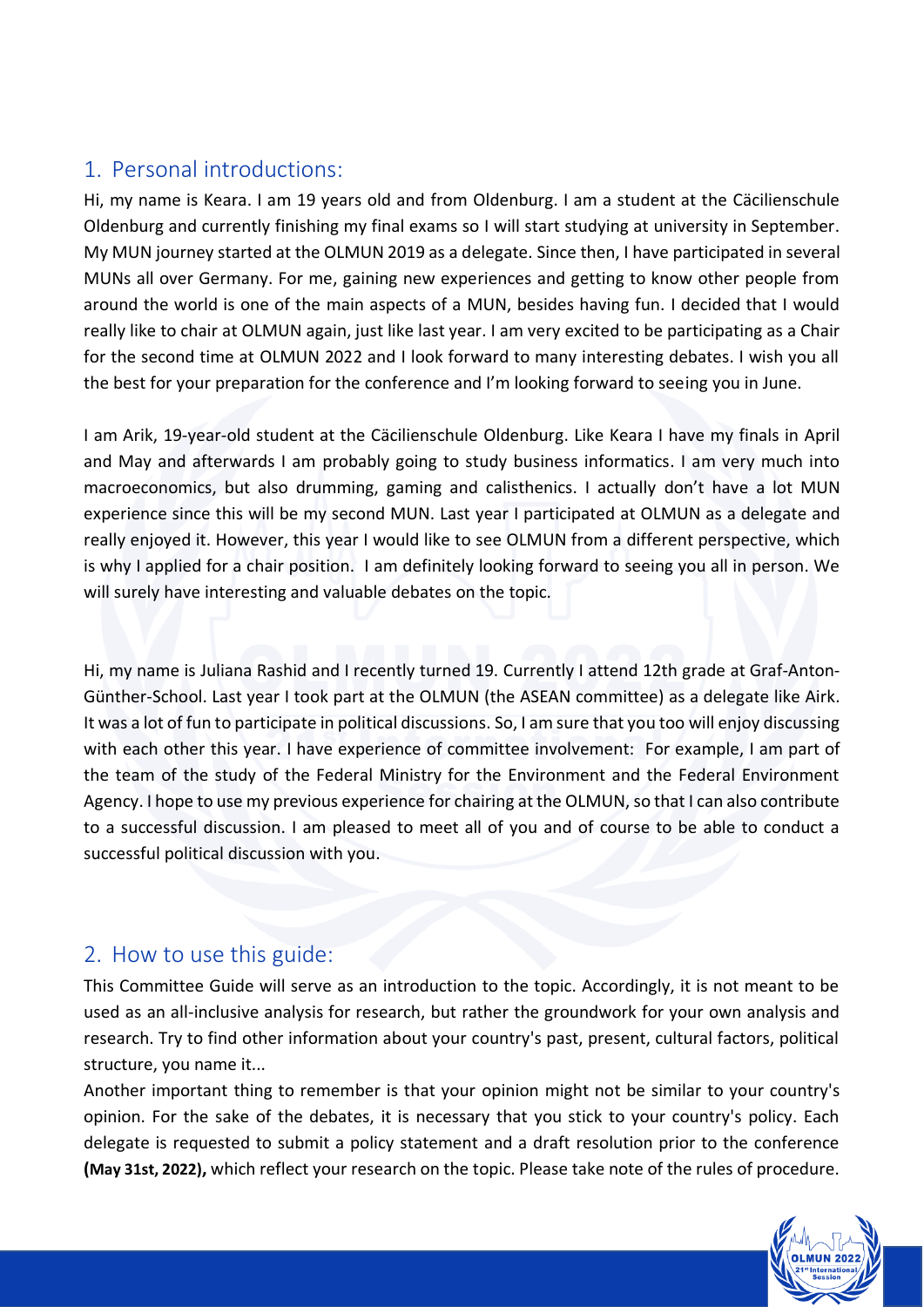If you have problems formulating one of these, you will be able to find more detailed information about either one in the official handbook.

### <span id="page-3-0"></span>3. Committee introduction:

The First Committee of the General Assembly (GA 1st) is one of the main committees of the General Assembly. It was created along with five other subcommittees at the first session of the General Assembly in 1946. In general, the committee deals with international disarmament, security problems and other global challenges. Therefore, it is also known as the "Disarmament and Security Committee" or DISEC.

Its decisions are not legally binding but represent a strong self-commitment of the international community. Resolutions passed by the First Committee are forwarded to the plenary sessions of the General Assembly, where they are discussed further and adopted. All 193 member countries of the United Nations are represented in the GA 1st.

The history of the General Assembly and its main committees goes back to the founding days of the United Nations. While the name and priorities of the First Committee have seen changes over the years, it has always dealt with security- related issues. Disarmament, conflict prevention and stability are as relevant today as they were 73 years ago, when the UN was founded.

# <span id="page-3-2"></span><span id="page-3-1"></span>4. Important Definitions:

#### 4.1. Drones:

A drone is an unmanned aircraft. Drones are more formally known as unmanned aerial vehicles (UAVs) or unmanned aircraft systems. Essentially, a drone is a flying robot that can be remotely controlled or fly autonomously using software-controlled flight plans in its embedded systems, that work in conjunction with onboard sensors and global positioning system (GPS).

#### <span id="page-3-3"></span>4.2. Self-Firing Weapon System:

Self-Firing Weapon Systems, specifically known as lethal autonomous weapons systems (LAWS), are weapons system that use artificial intelligence to identify, select, and kill human targets without human intervention.

Whereas drones are controlled by humans, LAWS' act solely based on algorithms.

#### <span id="page-3-4"></span>4.3. Ethics:

Ethics is based on well-founded standards of right and wrong that prescribe what humans ought to do, usually in terms of rights, obligations, benefits to society, fairness, or specific virtues.

#### <span id="page-3-5"></span>4.4. Arms control:

Arms control is a term for international restrictions upon the development, production, stockpiling, proliferation and usage of small arms, conventional weapons, and weapons of mass destruction. Arms control is typically exercised through the use of diplomacy which seeks to

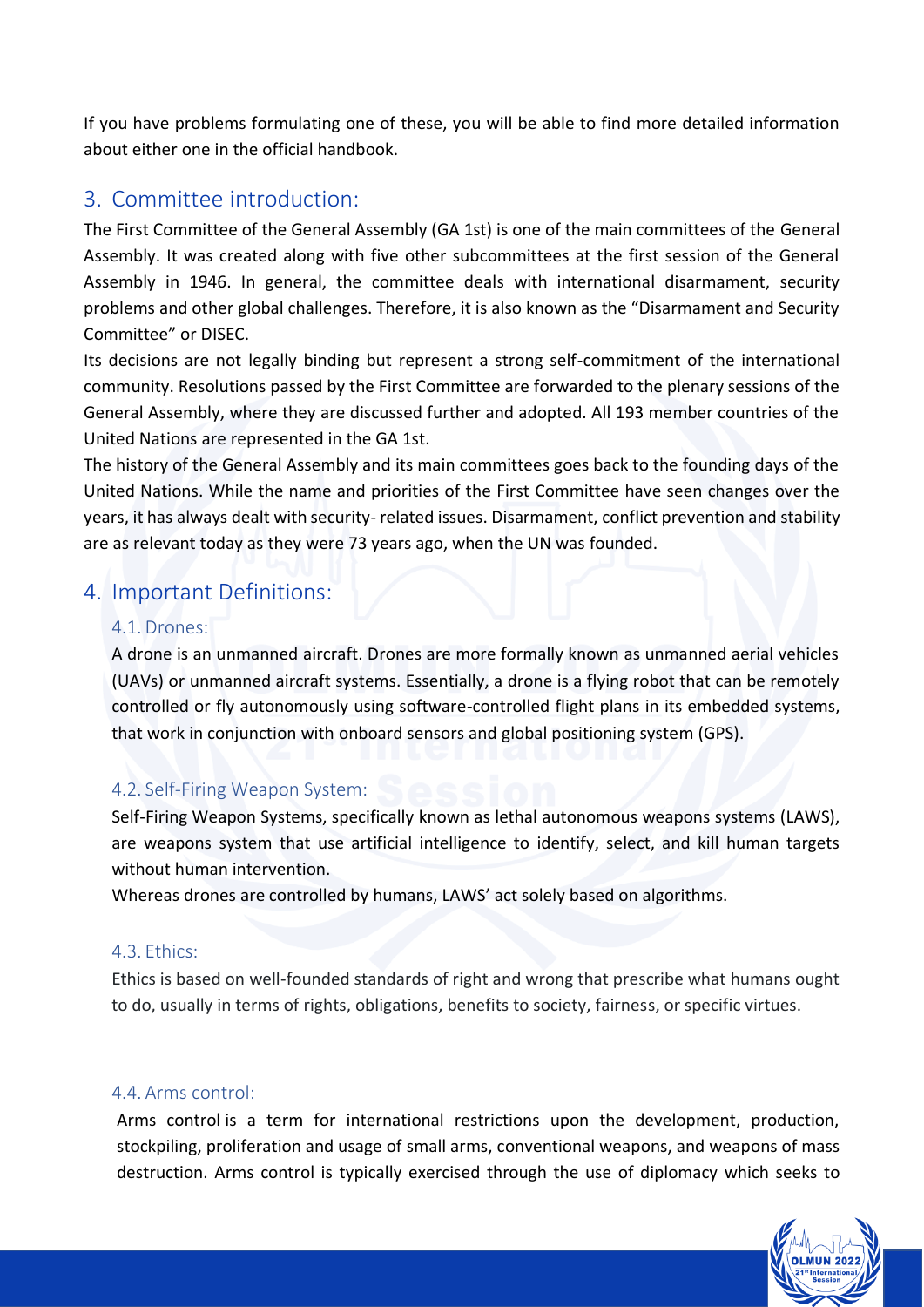impose such limitations upon consenting participants through international treaties and agreements, although it may also comprise efforts by a nation or group of nations to enforce limitations upon a non-consenting country.

Arms control may be utilized to attain four goals:

- 1. The reduction of the possibility of war through imposing limits on weapons proliferation that may lead to destabilization or the occurrence of preventive offensives
- 2. The lessening of civilian suffering and the general destruction resulting from war
- 3. General cuts in expenditure on arms
- 4. The building of confidence and trust among states

#### <span id="page-4-0"></span>4.5. Disarmament:

Disarmament is the traditional term for the elimination, as well as the limitation or reduction (through negotiation of an international agreement), of the means by which nations wage war. The term arms control was coined in the 1950s to denote an international agreement to limit the arms race, in particular the nuclear arms race between the United States and the Soviet Union, following recognition that general and complete nuclear disarmament would not be readily achieved. Arms control originally was meant to denote internationally agreed rules limiting the arms competition rather than reversing it; it had a connotation distinct from the reduction or elimination of armaments (i.e. disarmament). Indeed, the term "arms control" was not popular with a number of supporters of disarmament. Subsequently, however, the meaning of the term has become significantly broadened, and is now commonly used to denote international agreements which are intended to:

- freeze, limit or abolish specific categories of weapons
- prevent certain military activities
- regulate the deployment of forces
- reduce the risk of an accidental war etc.

#### <span id="page-4-1"></span>4.6. Distinction between drones and autonomous systems:

In the case of drones, both the payload and the aircraft itself are operated by the pilot or payload operator by remote control. Here, the degree of autonomy of drones is constantly evolving through technology, so that some can now independently fly pre-programmed flight routes or automatically track an intended target, for example by using a laser target marker. These are automatic or human-supervised systems. In contrast, we speak of autonomous or semiautonomous systems as soon as the system makes the decision on the selection of the target or

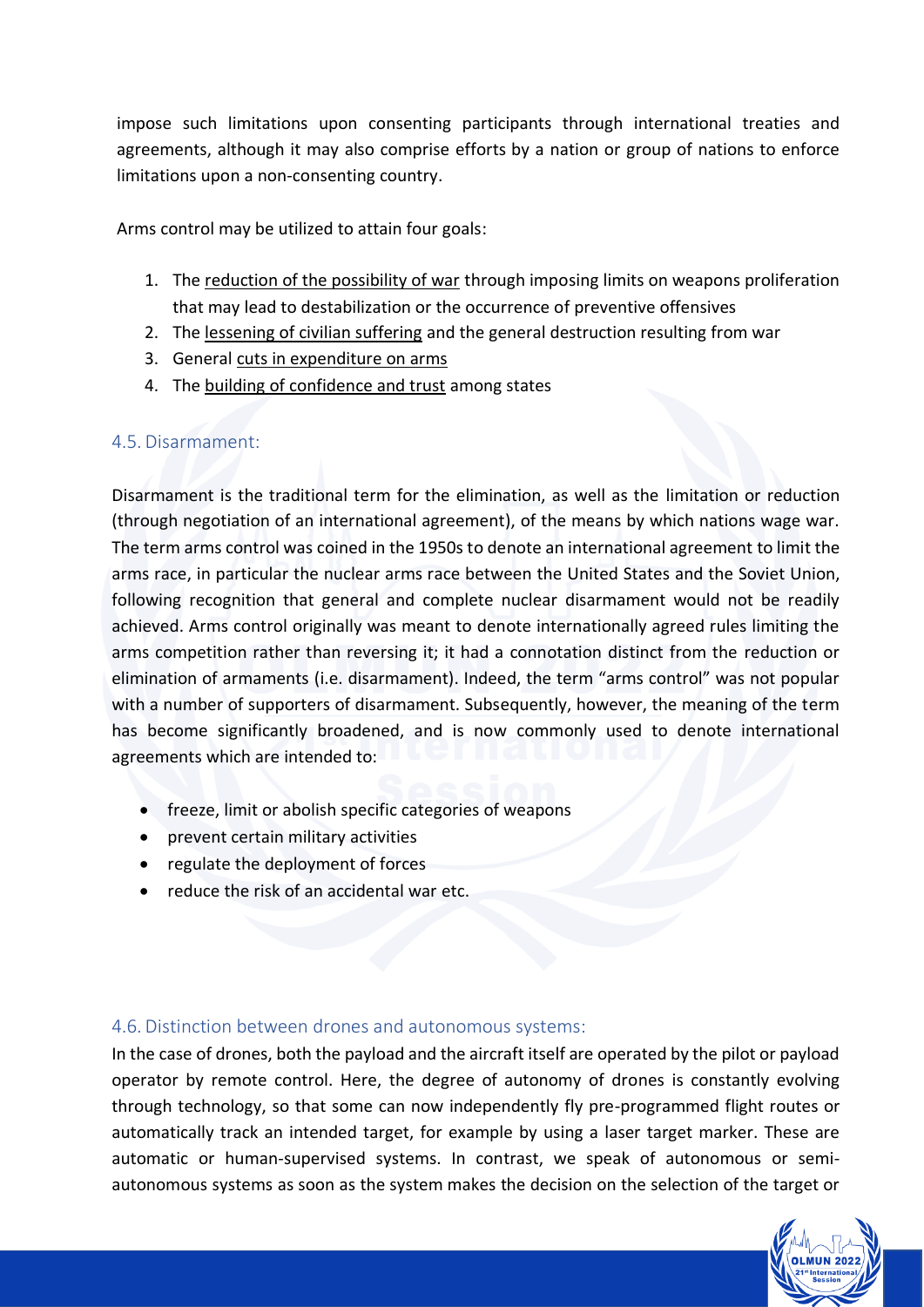the determination of the flight route independently, i.e., the system no longer requires human operation or authorization regarding the specific application. In the case of drones, however, this technology has not yet been applied to either the control of the missile or the operation of the payload. The selection or decision is still made by a person.

## <span id="page-5-0"></span>5. Introducing the Topic

Robots at the trigger - that sounds like science fiction. Fact is that around 60 countries and armies are currently working on such autonomous lethal weapons systems. In the fractions of a second, they evaluate available data and can thus decide precisely when and where to fire. They cannot be distracted by anything. Human error is no longer a source of error, and precise warfare with combat robots reduces collateral damage. This development and the possibilities associated with it raise many questions and ethical concerns.

Based on the experiences of recent history, it can unfortunately be assumed that mankind will continue to wage wars. History also shows that technical innovations have always made killing more efficient, for example the invention of longbows, artillery, tanks, aircraft carriers or nuclear weapons. It is widely believed that each of these new techniques brought a revolution in military affairs because they each fundamentally changed warfare. Today, robotics is viewed by many as a potential new military revolution, especially in light of increasingly autonomous combat systems.

Consequently, disarmament and especially arms control must be debated, and new treaties need to be negotiated.

# <span id="page-5-1"></span>6. History:

Under United Nations auspices in 1979-1980 the Convention on Prohibitions or Restrictions on the Use of Certain Conventional Weapons Which May Be Deemed to Be Excessively Injurious or to Have Indiscriminate Effects (CCW) was negotiated. With its roots in key international humanitarian law (IHL) principles, the Convention has five Protocols - Protocol I on Non-Detectable Fragments; Protocol II on Prohibitions or Restrictions on the Use of Mines, Booby-Traps and Other Devices (as amended on 3 May 1996); Protocol III on Prohibitions or Restrictions on the Use of Incendiary Weapons; Protocol IV on Blinding Laser Weapons; and Protocol V on Explosive Remnants of War. Thus, it has a modular design that allows new instruments to be attached to the framework treaty as humanitarian concerns around weapons systems evolve and as new systems emerge.

Discussion on remotely controlled weapons reemerged at the human rights forums in Geneva 2012- 2013. The conference raised awareness about the issues with this type of weaponry and the following CCW in Geneva between 2014 and 2016 helped building a consensus among the most significant countries to establish a Group of Governmental Experts (GGE).

In its first formal meeting the GGE concluded that CCW was the right framework for dealing with the topic and that IHL applies fully to the potential development and use of LAWS.

In the following two meetings the GGE discussed the construction of a human-machine interface in order to ensure IHL by increasing human responsibility and accountability.

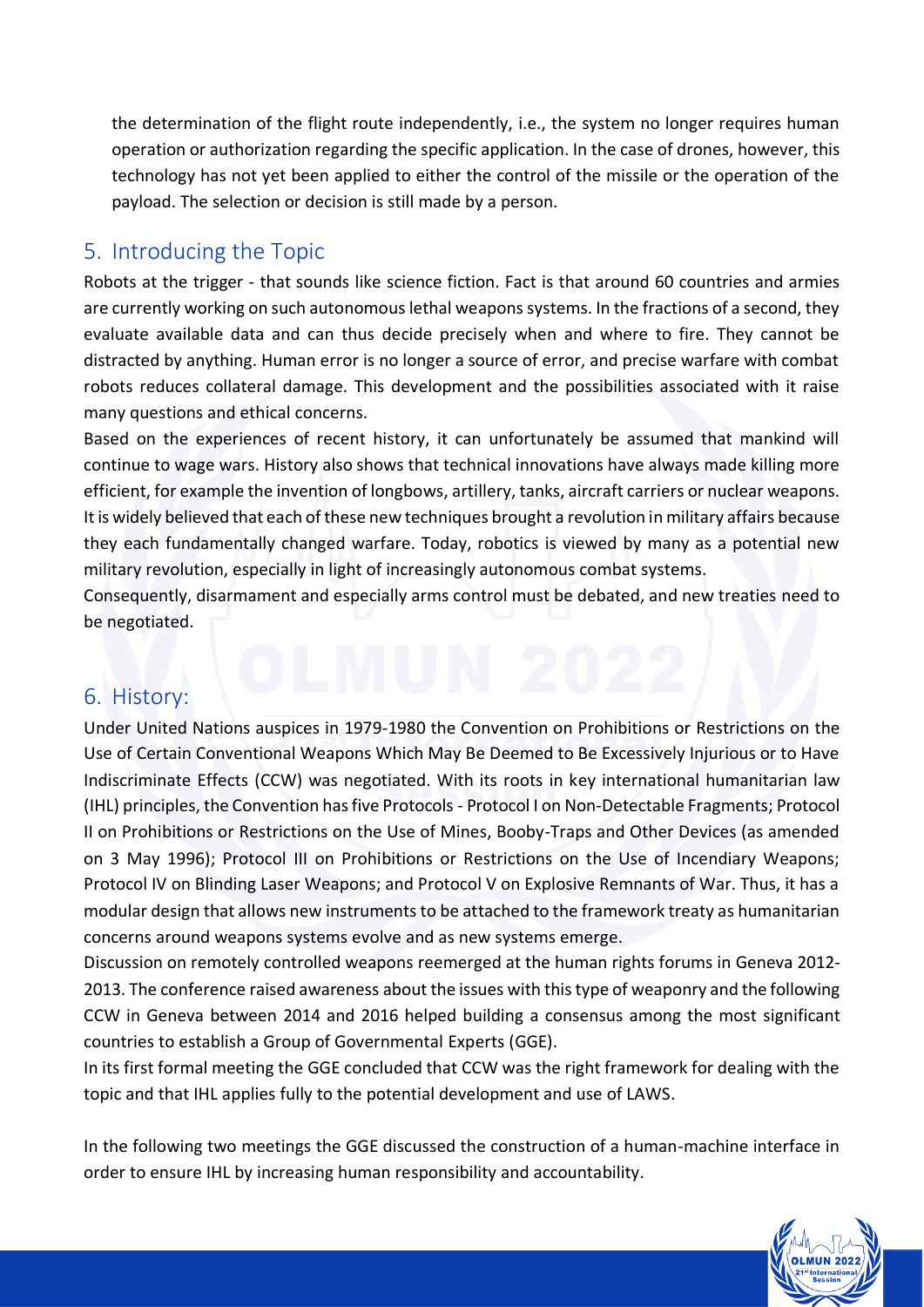At the U.N.'s Conference on Certain Conventional Weapons in December 2021 no real progress was made, even though UN Secretary-General Antonio Guterres had said before the meeting that the conference "must swiftly advance its work on autonomous weapons that can choose targets and kill people without human interference." Nevertheless, he encouraged conference members "to agree on an ambitious plan for the future to establish restrictions on the use of certain types of autonomous weapons."

### **GGE ON LAWS Guiding principles**

**International humanitarian law** applies fully to all weapons systems, including the potential development and use of LAWS.

Human-machine interaction should ensure that the potential use of weapons systems based on LAWS is in compliance with applicable characterístics and capabilití<br>weapons system as a whole

In the study, development, acquisition, or adoption of a new weapon, means or method of warfare, determination must be made whether its employment would be **prohibited by** international law.

**Risk assessments and mitigation** measures should be part of the<br>design, development, testing and

Consideration should be given to the use of emerging technologies in the area of LAWS in upholding compliance with IHL and other applicable international legal obligations.

**Human responsibility** for decisions

**Accountability** for developing. deploying and using any emerging weapons system must be ensured in accordance with applicable international law, including through the operation of such systems within a responsible chain of human command and control.

physical security, appropriate nonphysical safeguards (including cybersecurity against hacking or data<br>spoofing), the risk of acquisition by<br>terrorist groups and the risk of<br>proliferation should be considered.

In crafting potential policy measures, emerging technologies in the area of LAWS should not be anthropomorphized.

Discussions and any potential policy measures taken within the context of the CCW should not hamper progress intelligent autonomous technologies.

Extract from the 2019 report (advanced version) of the GGE on LAWS.

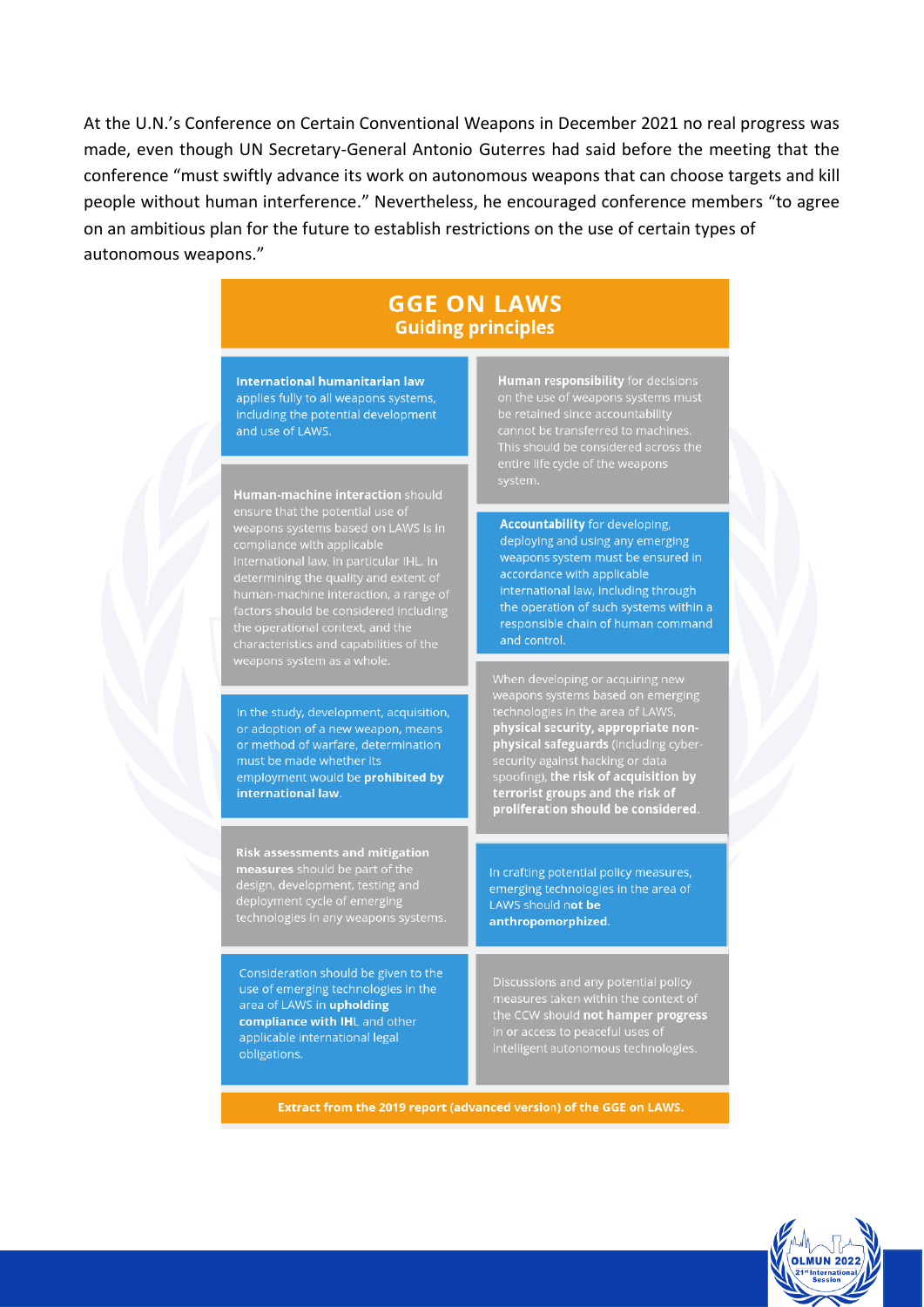# <span id="page-7-0"></span>7. Current situations and agreements

Although the topic of fully autonomous weapons systems is increasingly in the international spotlight, few countries have yet developed formal national policies. The only detailed policy that exists in written form is the U.S. Department of Defense's November 2012 directive requiring, for a period of up to ten years, that a human be "operator in the loop" in which decisions to use lethal force are made, although senior Pentagon officials can override this provision. The United Kingdom, in turn, has stated that autonomous weapons systems will "always" remain under human control.

Even though many states have now spoken out publicly on this issue: The declarations have not been incorporated into national basic statutes. It remains with usually quite vaguely kept vague expressions of concern and/or interest in this issue. Some countries, such as Pakistan, have spoken out in favor of banning such weapons. Also, according to new research from the Campaign to Stop Killer Robots, lethal autonomous weapons systems have low Support among 26 surveyed countries, with South Korea being the strongest opposer and Brazil the least opposing country.



#### <span id="page-7-1"></span>8. Armed Drones in International Humanitarian Law:

The development of drones can be dated to around the time of the Second World War. During the Vietnam War (1955-1975), they were used for the first time for reconnaissance purposes, and in 2001, the first use of armed drones took place in Afghanistan. Thus, the relevant treaty texts were written well before the use of armed drones. However, as the International Court of Justice (ICJ) already noted in its Advisory Opinion on the Use of nuclear weapons, international humanitarian law is permeated by the fundamental humanitarian principle. In order to be able to respond to the ongoing innovations in weapons and warfare inherent in armed conflict, international humanitarian

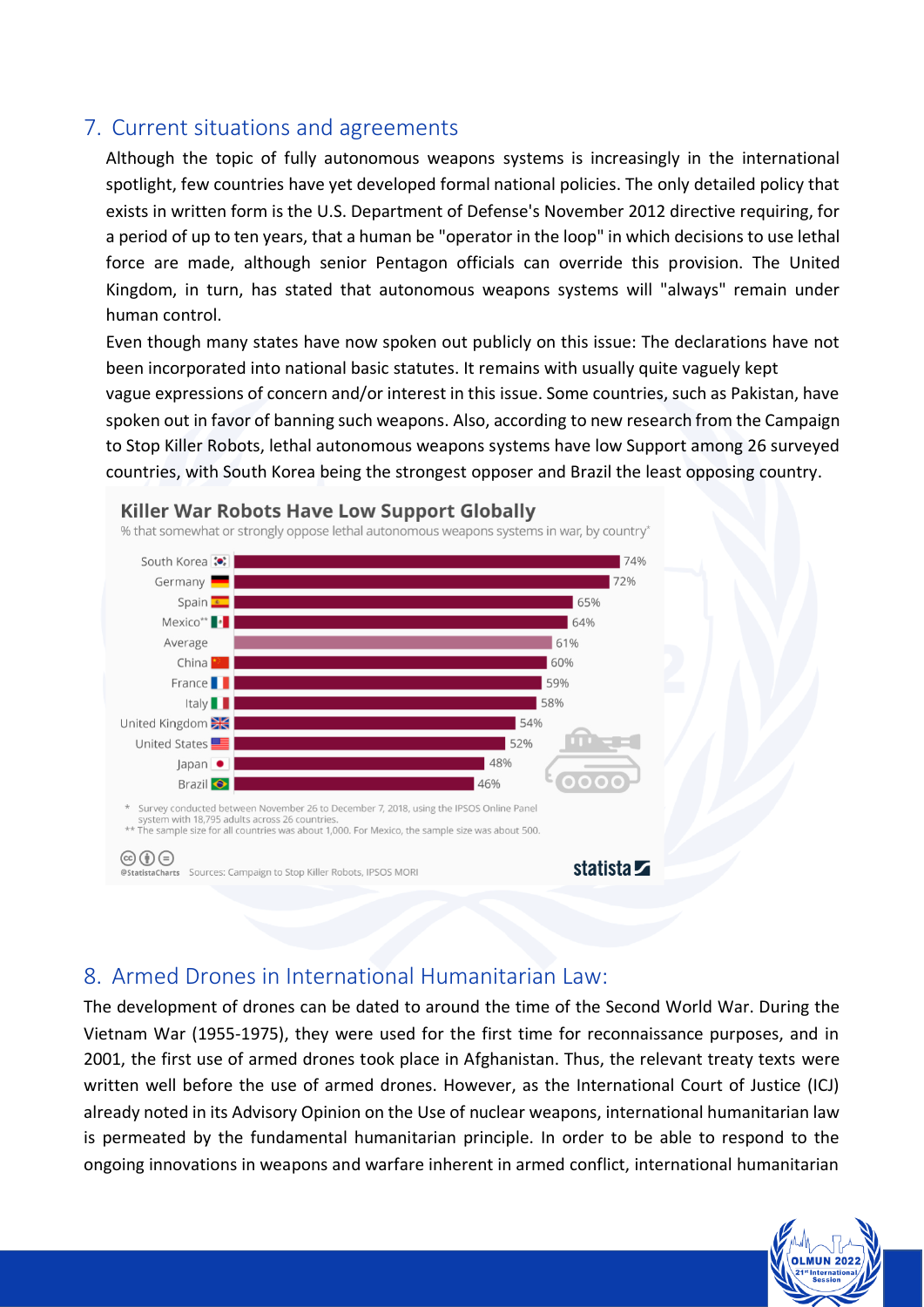law is, by its very nature, designed to be able to encompass them and thus to permanently ensure a minimum humanitarian standard. Therefore, in principle, it is also applicable to technologies developed after the legal basis was created.

The basic problem of an international law perspective on the phenomenon of armed drones is first of all the fact that the drones themselves are not weapons, i.e., "combat equipment" in the technical sense, but rather, from a basic point of view, solely and exclusively an (unmanned) military aircraft that serves as a weapons platform. However, only the combat equipment is regulated by international humanitarian law, not the weapons platforms.

Nevertheless, international humanitarian law also applies to armed drones. However, restrictions arise here regarding the specific use, so that it is generally a matter of weighing up the military advantage against the expected damage, in particular with regard to compliance with the principle of distinction in individual cases. Furthermore, as an aircraft, the drone is bound by the customary regulations of air warfare and must observe the neutrality law of the states in its use.

#### <span id="page-8-0"></span>9. Guiding Questions

- What access possibilities does your country have to such systems?
- Does your country develop and/or produce Drones and/or Self-Firing Weapon Systems?
- What moral and ethical objections has your country and how does it deal with them?
- What are the legal objections and responsibilities considered by your county?
- What are the technical problems your country is concerned about?

# <span id="page-8-1"></span>10. Final words

We are looking forward seeing you at OMUN 2022 in summer and we hope to have some interesting debates and good resolutions. The committee guide should help you to familiarize yourself with the topic and get motivated to learn more about provisions for ensuring safe access into, operation in, and return from outer space.

If you have any questions regarding your preparation for the committee and the conference itself, please feel free to contact us [\(ga1@olmun.org\)](mailto:ga1@olmun.org). Tips!

- Do not start too late with your research
- Your opinion does not matter, you should speak from your countries point of view
- Stay in your role
- Be ready and do not be afraid to read out your policy statement
- Use a variety of sources for your research
- Stay realistic
- Elaborate a comprehensible, realistic resolution considering the position of your country